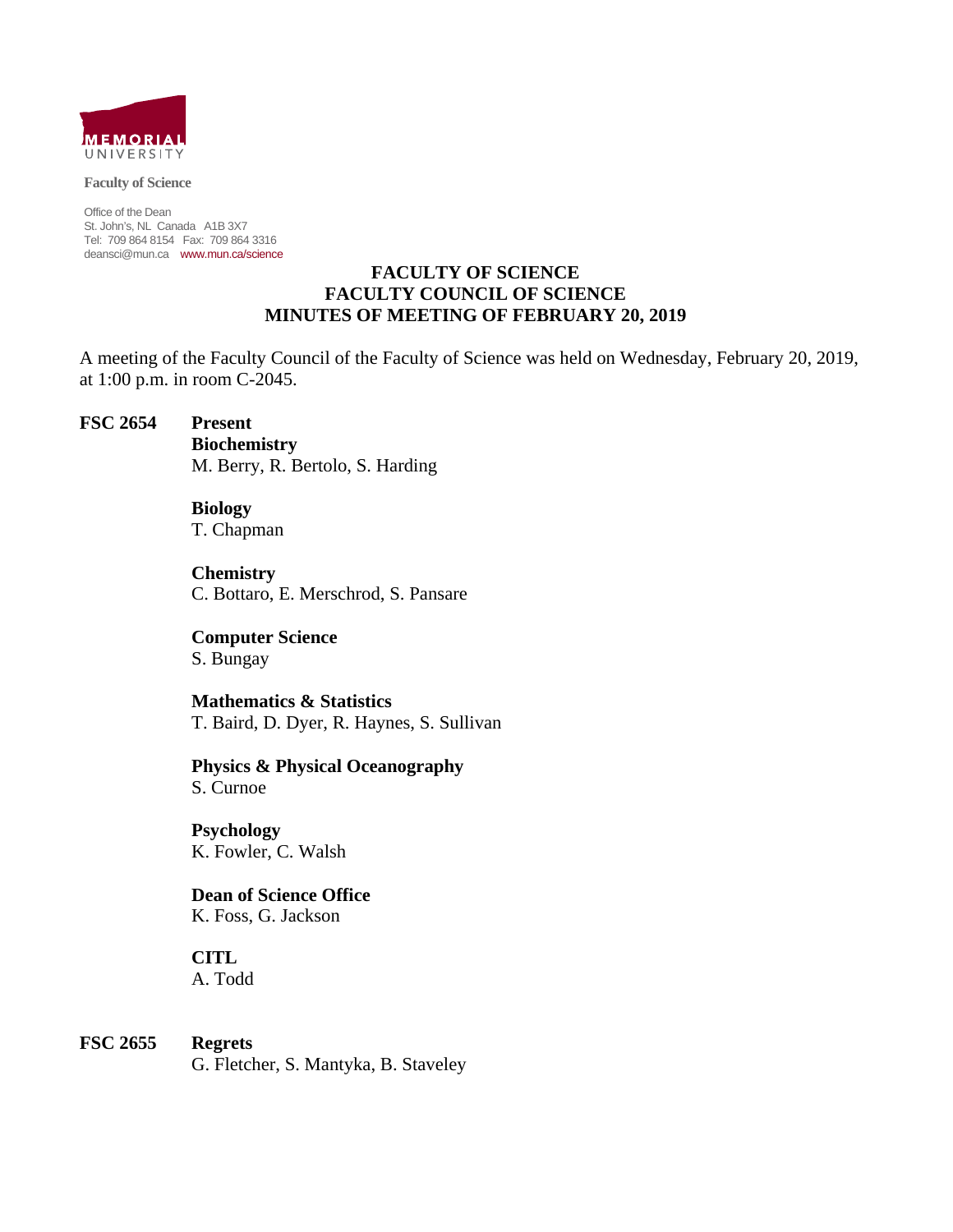#### **FSC 2656 Adoption of Minutes**

**Moved:** Minutes of the January 16, 2019, meeting be adopted (Sullivan/Bertolo). **Three Abstentions. Carried.** 

## **FSC 2657 Business Arising:**

In response to the minutes of January 16, 2019, Item number FSC 2648, it was stated that the work on the roof of the Henrietta Harvey building was finished, and the construction debris was removed from the front of the building.

**FSC 2658 Correspondence: None** 

## **FSC 2659 Reports of Standing Committees:**

## **A. Undergraduate Studies Committee:**

Shannon Sullivan presented the memo from the Chair of the SCUgS Sub-Committee on Take-Home Examinations. Any comments on this document can be submitted directly to SCUgS before March  $8<sup>th</sup>$ , 2019, and a copy sent to Travis Fridgen for information.

#### **B. Graduate Studies Committee:**

- **a.** Department of Mathematics and Statistics, special topics course, MATH 6423, Stochastic Differential Equations, approved by the committee and presented to Faculty Council for information only.
- **C. Nominating Committee:** None
- **D. Library Committee:** None

## **FSC 2660 Report of Teaching Consultant**

CITL strategic planning consultation - CITL is tasked with moving forward as a major "nexus point" in the new Teaching and Learning Framework. As such, CITL is undergoing major strategic planning. Given the direct impact on teaching support for the Faculty of Science and wider university, participation in the consultation process is encouraged. The face-to-face session is being held Monday, Feb. 25, 10-11:30am, Jr. Common Room. There is also an online survey for those who cannot attend. Registration and the online survey can be found at https://citl.mun.ca/news.php?id=11838&type=news

President's Teaching Awards – Nomination deadlines for the President's Awards for Excellence in Teaching and Graduate Supervision are coming up in mid-March. In particular, they are seeking more nominations in the categories for Lecturers and Instructional Staff, and Early Career Faculty. For more information regarding the awards visit https://citl.mun.ca/TeachingSupport/PresidentAwards.php

Faculty of Science Teaching Retreat – Registration is still open for the retreat, taking place on Friday, February 22. We recognize that this is a busy time, so please ensure that instructors are aware that partial registration is also welcome.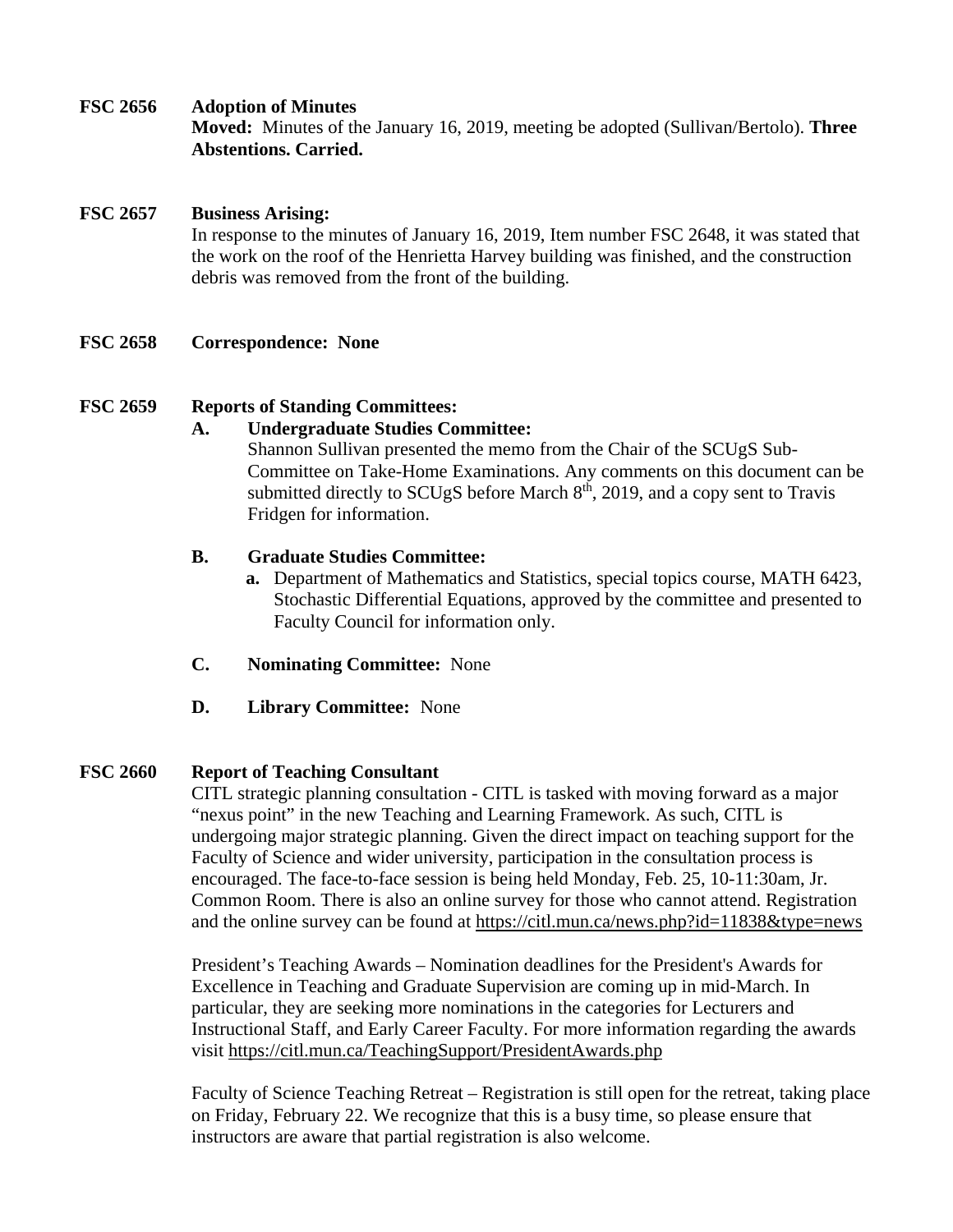# **FSC 2661 Report of the Dean**

Presented by Mark Abrahams, Dean.

- 1. I have now received updates from the Provost on replacement positions associated with the Voluntary Retirement Program. The affected departments have been advised on the number of faculty they will be able to recruit, and the availability of start-up support that is currently available so that some units should be able to begin their searches this academic term.
- 2. Phase 2 funding for the Ocean Frontier Institute has been announced. A total of \$16.3M is available of which \$7.9M is targeted to research at Memorial, and \$600K is for cross-cutting activities including indigenous and EDI training and workshops. More information is available at the OFI website (www.oceanfrontierinstitute.com) on the Phase 2 funding tab, but key details are that these are intended as large research consortia applications that are four years in duration, and the deadline for submitting an expression of interest is April 11, 2019, and full proposals by June 25, 2019.

# **FSC 2662 Question Period**

The Dean was questioned about faculty replacement on a go forward basis and the attrition plan. At this point it is uncertain about future faculty hires, and there is no guarantee that future retirements will be replaced.

The Department of Mathematics and Statistics still has ongoing issues regarding the Henrietta Harvey Building. Some computers in the server room are still not back online and research may potentially be lost. A classroom in the building has a bad smell that has not dissipated since the flood. This has been reported through the MUN app many times but there is still no report on an assessment of the room. Dr. Abrahams offered his assistance to help with escalating this issue.

In addition, 4 Clarke Place, which has been used as graduate student space for the Department of Mathematics and Statistics, has been closed since late in the fall semester due to flooding. Facilities Management is completing a final check on this space today, and it should be opened to students in the next few days. Unfortunately, lack of communication from FM resulted in the department not knowing the status of the space.

There is a long-term infrastructure plan for MUN, which can be found on the President's website, but this does not address immediate issues. To address long-term building problems, seed money is needed through fundraising/donors. This may be able to help secure a new building.

The Dean is hoping to meet with Stephen Green to discuss the ITS space in the Henrietta Harvey building.

**Motion:** A motion of support to the Department of Mathematics and Statistics in light of their infrastructure issues. (Merschrod/Craighead). **Carried**